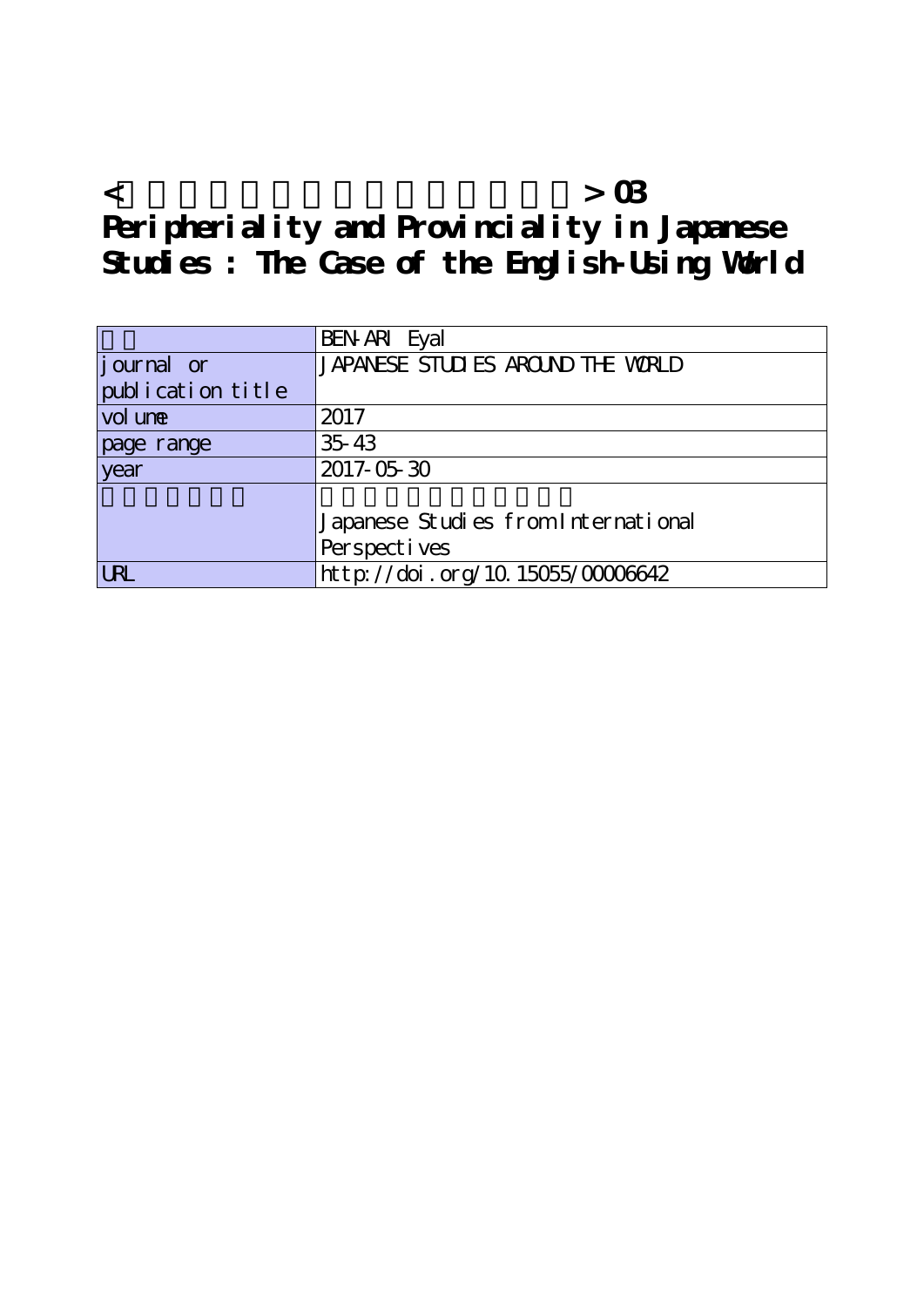# **03 Peripheriality and Provinciality in Japanese Studies: The Case of the English-Using World**

Eyal BEN-ARI

## **Introduction**

Since the end of the Cold War the conditions for producing knowledge in the scholarly fields called "area" or "regional" studies have been the focus of intense self-reflection. Those of us belonging to Japanese or Japan Studies (henceforth JS) have also participated in this reflexive exercise. Indeed, during this period, we have heard critiques of the Euro-American model of scholarship sounded by scholars based inside and outside of Japan who have systematically questioned the epistemological foundations of JS and sought to offer alternatives (Hamaguchi 1985; Kent 1999; or Ryang 2004a, 2004b). Other works like that of Morris-Suzuki's (2000) calls for an anti-area studies approach that takes as its starting point a much more global view of developments. And yet another strand raises questions about the degree to which North American-based scholars can be said to dominate our field — in access to funding, setting research agendas, and determining career patterns or access to journals (Asquith 2000a; Kuwayama 2004; Sugimoto 2013).

Alongside these developments, in the English-using world the same period has ever increasing theoretical citation in articles published in JS (as in other regional journals and books) in both the social sciences and the humanities. These quotations may take the form of analytical constructs that are deployed in regard to Japanese data or "ornamental" quotes (witness the ritual invocation of French academic "saints" as Foucault, Derrida, or Deleuze). In the social sciences, it seems, what is worthy of study in JS is governed by the disciplines and their emphasis on the theoretical contribution of a given study and less and less by multi-disciplinarity or holistic understandings of areas. In the humanities, the concepts, theories, and frameworks of cultural studies have become almost a precondition for publication and career advancement.

Against this background, in this article I raise questions about the inputs Japanese scholarship have contributed to the dominant English-using academic system. Specifically, I will argue that from the point of view of the core of this academic system, these contributions have typically taken two ideal-typical forms of peripheriality: what I call *marginality* and *provinciality*. In this sense, my essay contributes to what Ludden (1997) calls a theorization or theory of area studies or of area-specific knowledge(s). My argument follows Sugimoto's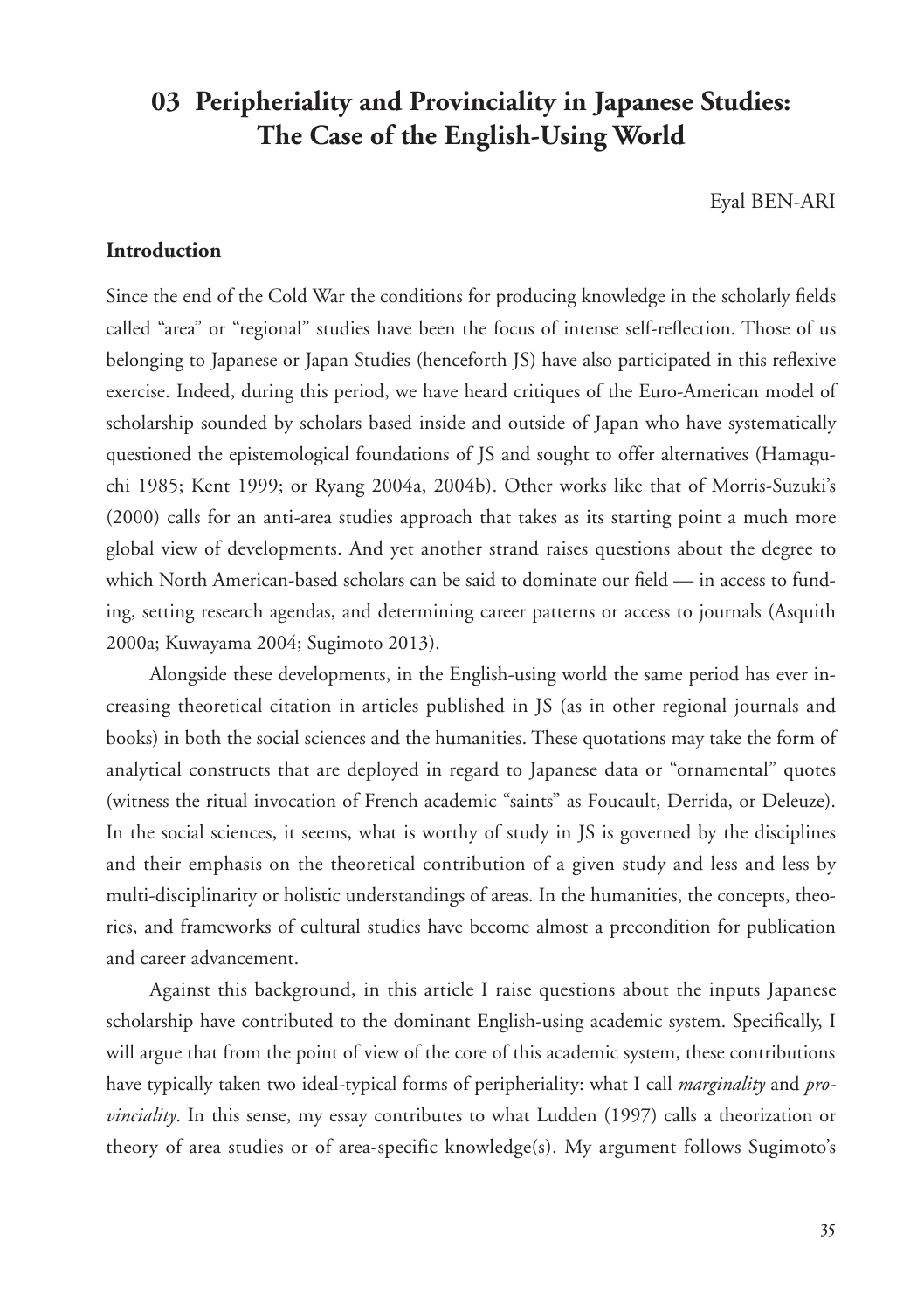(2013) plea that we need to extend the comparative angle used in regard to Japan inwardly towards academic institutions and to area studies like JS. To be clear then, my aim is *not* to add another deconstruction of area studies but rather to suggest that it may be fruitful to use the case of JS to think comparatively about the ways in which knowledge about areas is socially produced, reproduced, and integrated into systems of knowledge.

#### **Area Studies: Centers and Peripheries in Systems**

Analytically, the character of JS is dependent first of all on their place in the broad scheme of the academic systems comprising the world of higher education. Many scholars — including those in JS — usually identify two levels of this system: the globally dominant one where English is used and a variety of local systems interacting to a greater or lesser degree with it. This system is often thought of a having a center, semi-centers and peripheries (Gerholm and Hannerz 1982).

A more complex picture reveals that the world is actually divided into three tiers of various overlapping linguistic academic systems each of which is characterized by its own metropolitan centers, semi-centers and peripheries (Hamel 2007). Below the dominant top tier of the English-using system lies the second tier each of which is characterized by its own language of research and mode of academic production and using the languages of former colonial or regional empires (Eades 2000): the prime examples are the Spanish, French, Chinese, Russian, Arabic, Japanese or Hindi academic communities. Finally at the bottom is the third tier comprised of other countries with languages that have little international diffusion.

Each community, with variants, is characterized by its own academic mode of production. A prime and relevant example for our purposes is the slowly changing *kenkyushitsu* model in Japan that long assured tenure without "publish or perish" pressures, made available and legitimized in-house publications, provided more publishing opportunities earlier in careers, and (still) has large readerships in the Japanese language (McVeigh 2002; Poole 2010). For the Japanese-using academic system — as for other of the larger linguistic academic communities — the governing issue is the presence of a critical mass of scholars and resources that can assure full-fledge careering structures and practices, and allow them to be relatively disconnected or loosely coupled to the English-using system. Thus while mastery of (academic) English is a prerequisite for participating in "international scholarship," its use may be limited if there is a very large internal academic market as in China or Japan (Barshay 1996; Eades 2000). Such academic markets, unlike those characterizing "small" societies like Malaysia or Israel, often allow professional advancement without publication or participation in English language fora.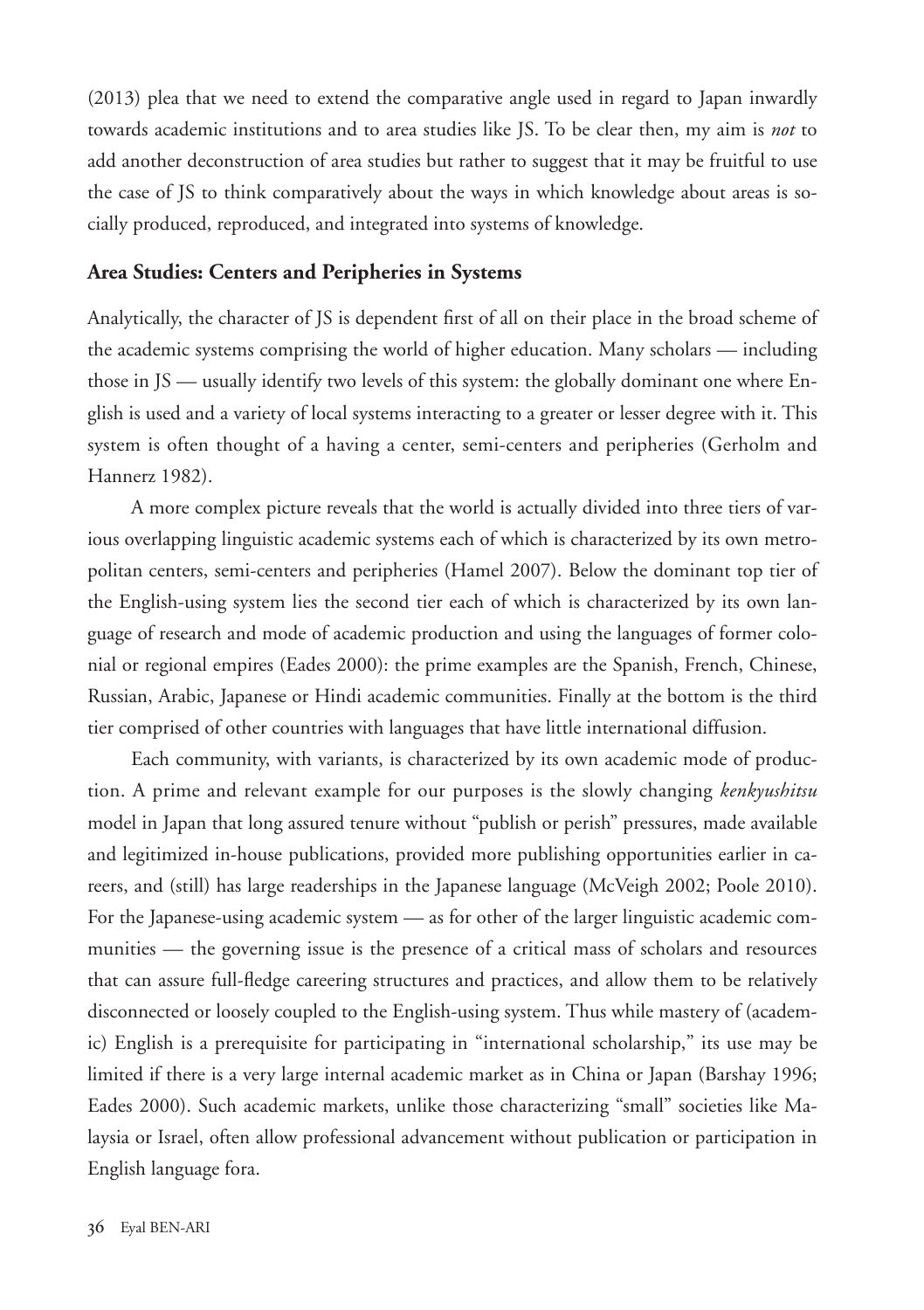The indicators of how English has become the dominant language of the academic world are clear. For instance, more than 75 percent of the articles in the social sciences and well over 90 percent of the articles in the natural sciences are written in English (Hamel 2007). In addition scientists in the semi-peripheries are users of Western science rather than contributors to its collective store of knowledge (Schott 1998). The governing pattern is for the filtering of external ideas into second and third tier communities through translations of works written in the centers (almost exclusively composed in English or rarely French or German) or the holding of international conferences and seminars.

Against this background it is important to understand that while before World War II area studies was a Eurocentric story it has now become a US based one. Indeed, following Appadurai (Burgess 2004: 124) area studies can be seen as the largest institutional epistemology through which the academy in the United States has apprehended much of the world since that war. The shift between Europe and the United States represented a shift in the metropolitan centers or cores of the world system of academic knowledge. Hence, area studies such as JS have travelled across the Atlantic and their contemporary core is concentrated in the top 50-60 or so universities in the United States.

Moreover, what is important in the shift to the United States is that it is groups in the dominant American academic metropolis that create criteria for professional recognition, standards for research, vocabularies for appraising career moves, and identifying relevant audiences. In addition, publishers or journal editors serve to reinforce relations between centers and peripheries that are further reproduced by cultural and academic exchanges, policies of scientific foundations, or processes of training (Gerholm and Hannerz 1982: 10; Miller 2005).

The main mechanisms by which the power and location of this core are produced and reproduced have been charted out before and include problem setting and conceptualization, maintaining the hierarchy of scholarly publications, defining excellence through citation patterns, holding scientific conferences, and lastly, staffing funding schemes for research (Blagojevic and Yair 2010). Within these cores, metropolitan scholars largely confine their attention to what goes on at home, or possibly in one or more other metropoles while scholars at the periphery are concerned with what happens in the discipline in their own country and in one or more metropolitan anthropologies. And in the peripheries researchers on the whole take little note of each other's work, at least unless it is brought to their attention through metropolitan scholarship.

In these circumstances academic authority of knowledge produced in the centers is grounded in patterns of social authority; it is primarily scholars at the metropolitan hubs that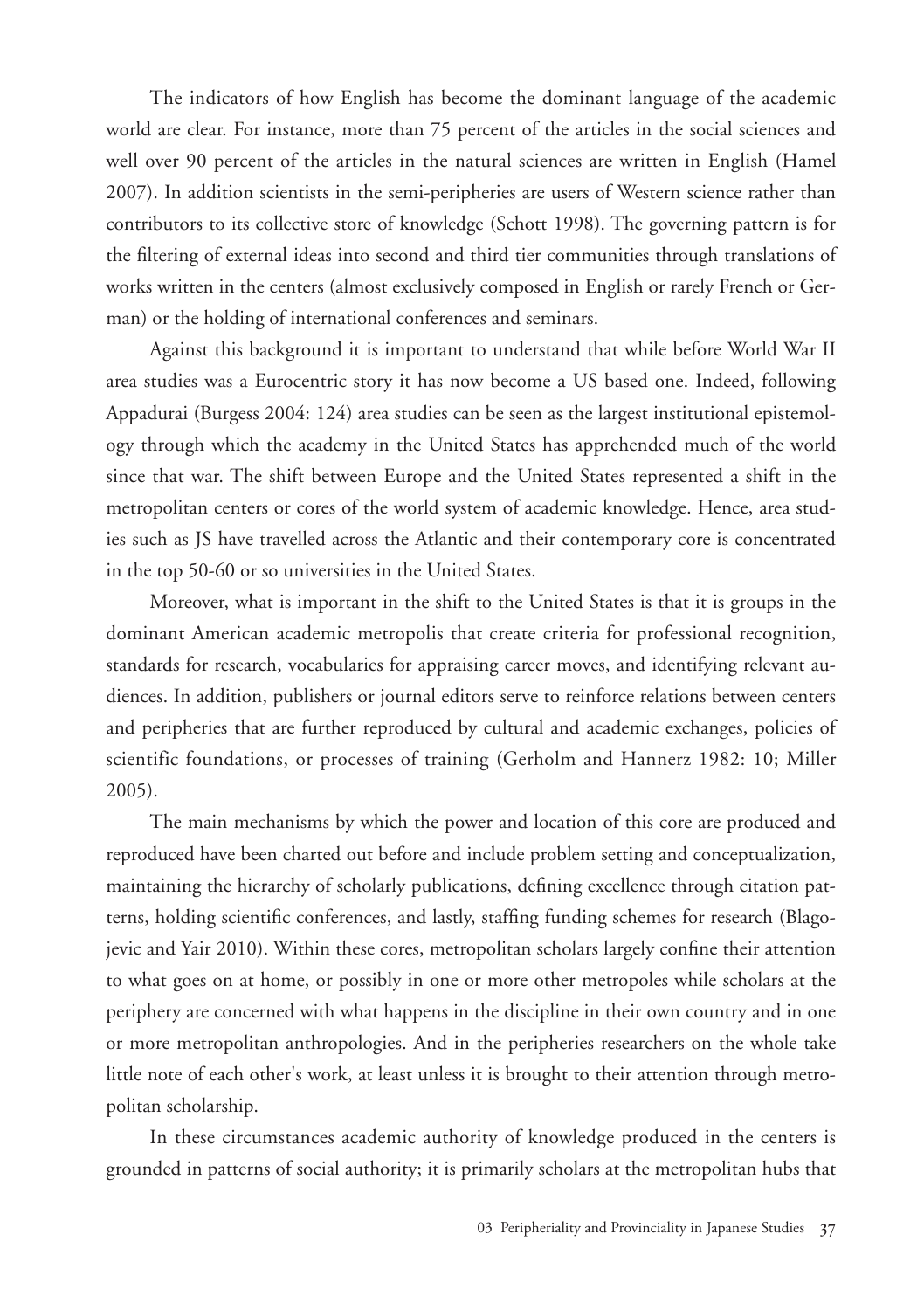settle disputes and establish truth. For instance, when I have looked at the patterns of citations in English-language books about Japan, I have repeatedly found the theories cited to have been produced and disseminated from a few tens of institutions in the United States and, to a lesser degree, in Britain. Or, to provide another example, the arrangement by which departments in Singapore or Hong Kong (where English is the medium of teaching) consistently obtain the majority of their external academic examiners from the prestigious universities of Britain and America is both an indicator, and a practice that actualizes center-periphery relations. Whatever interest scholars may have in problems defined as important in their societies, in order to achieve recognition from the "centers", they must formulate their findings in terms of relevant theoretical models developed in the metropoles. For example, many Asian scholars find that they often have to "de-Asianize" their findings for external audiences from the centers (Burgess 2004; Jayasuriya 2012; Tachimoto 1995).

### **Two Kinds of Peripheriality: Marginality and Provinciality**

The model that I have been sketching out allows us to understand two kinds of peripheral knowledge that have sometimes been conflated in writings about area studies (each having its own expression in JS): *marginal* knowledge and *provincial* knowledge. Marginal knowledge is produced within the main US-British dominated system (or any academic system) by groups who are located at its fringes and who talk back to the centers in the world academic language of English. While they do so in a manner that is less fluent than scholars positioned in the centers, they are nevertheless understood and the legitimacy of their participation in the system is accepted by those at the center (Gerholm and Hannerz 1982: 9).

From the perspective of the Euro-American center, knowledge produced within other (loosely coupled but independent) linguistic academic systems however, is frequently seen as *provincial* knowledge: one often labeled as parochial or insular. Because these other linguistic systems have their own research agenda, use locally produced analytical frameworks, and write for local audiences the knowledge they produce is "unfashionable," "unsophisticated," or "outmoded." For all of the celebration of peripheriality and diversity in the English-using center, the grounds for celebration are defined by this very center. Sociologically, for peripheral scholarship, the center provides the crucial reference group.

This is certainly the case for how much of Japanese folklore is seen by English-using folklorists and anthropologists because it focuses on questions of origin and authenticity, questions that are viewed as old-fashioned and no longer as important. Similarly, Western anthropologists conflate anthropology and folklore in Japan despite their distinct pedigrees and agendas for research (Shimizu 2000). To use an image suggested by Mathews (2004), scholars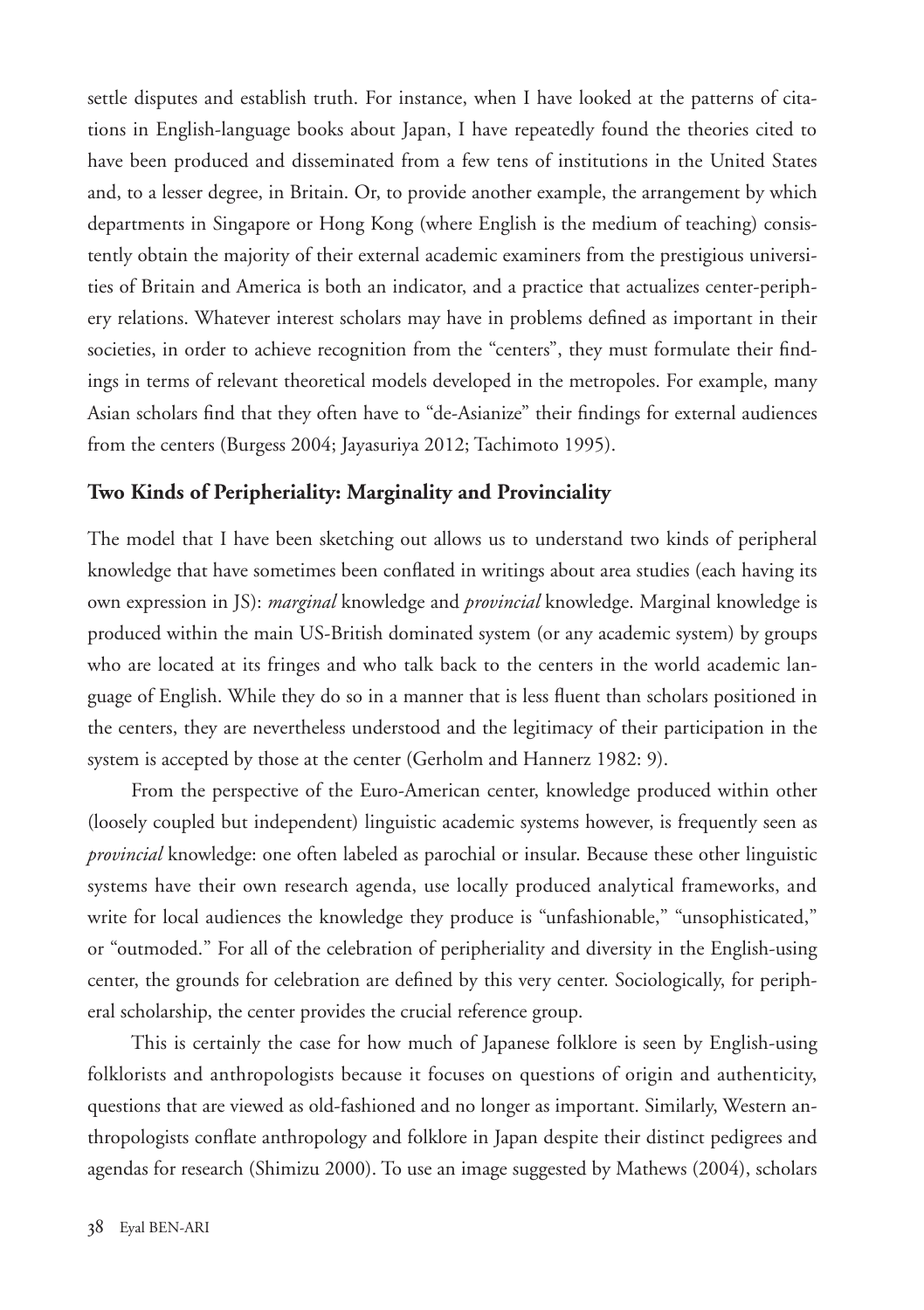within and outside the English-using system seem to live in parallel universes. Asquith (2000b) sees a lack of willingness to dig deep into alternative paradigms as the problem with scholars at the center.

My model allows us to understand that the root of this problem is that scholars within the English-using system and outside of it are situated in very different systems of incentives and disincentives. It is, I think, for these reasons that Kuwayama (2000) cites examples of the arrogance of and lack of respect among American anthropologist for the knowledge produced in Japan, they see it at best as data (if at all) and at worst as little more than parochial opinions. Conversely, to follow him (Kuwayama 2000), scholars at the center have their own kind of provinciality because they can ignore foreign scholarship without damaging their own career, which I sometimes refer to as the "provinciality of the center."

Steinhoff (2012) rightly remarks that in the study of East Asia, whether focused on Japan, China, or Korea, one has to be able to utilize the scholarship written in the appropriate language in order to be taken seriously within the area studies community. Yet as the secondary literature in English on those areas has grown exponentially, scholars are expected to place their contributions within that scholarly context; that is, English-language writing about Japanese society is seen by scholars pursuing their career as being more important for them. Hence, to get published they have to refer to other academics who have published about Japan within their English-using system rather than to researchers who have developed frames for understanding this society but written in Japanese (or Chinese or Korean).

Moreover, in almost all cases, the theory used is one developed outside writings about the area. The governing variable in the relations between linguistic communities is the looseness or tightness of their coupling. By this I mean the degree to which each system is sealed off or is tied to the other. It is my impression that there is a particularly loose-coupling between the various linguistic systems within which JS are carried out. Such a view lets us understand the truly global nature of the academic systems for producing knowledge that is divided between linguistic communities (each characterized by center-periphery relations) and organized hierarchically.

In the marginal communities both within the English-using and other communities, scholars writing about local cases and tend to "import" theories developed at the center and write for both local consumption *and* consumption at the center. For scholars in Japan, to put this point by way of example, the choice of going from being provincial to peripheral (and hopefully more central) involves career choices such as whether to pursue graduate studies, where and what to publish, the languages of publication and the paradigmatic boundaries one works within.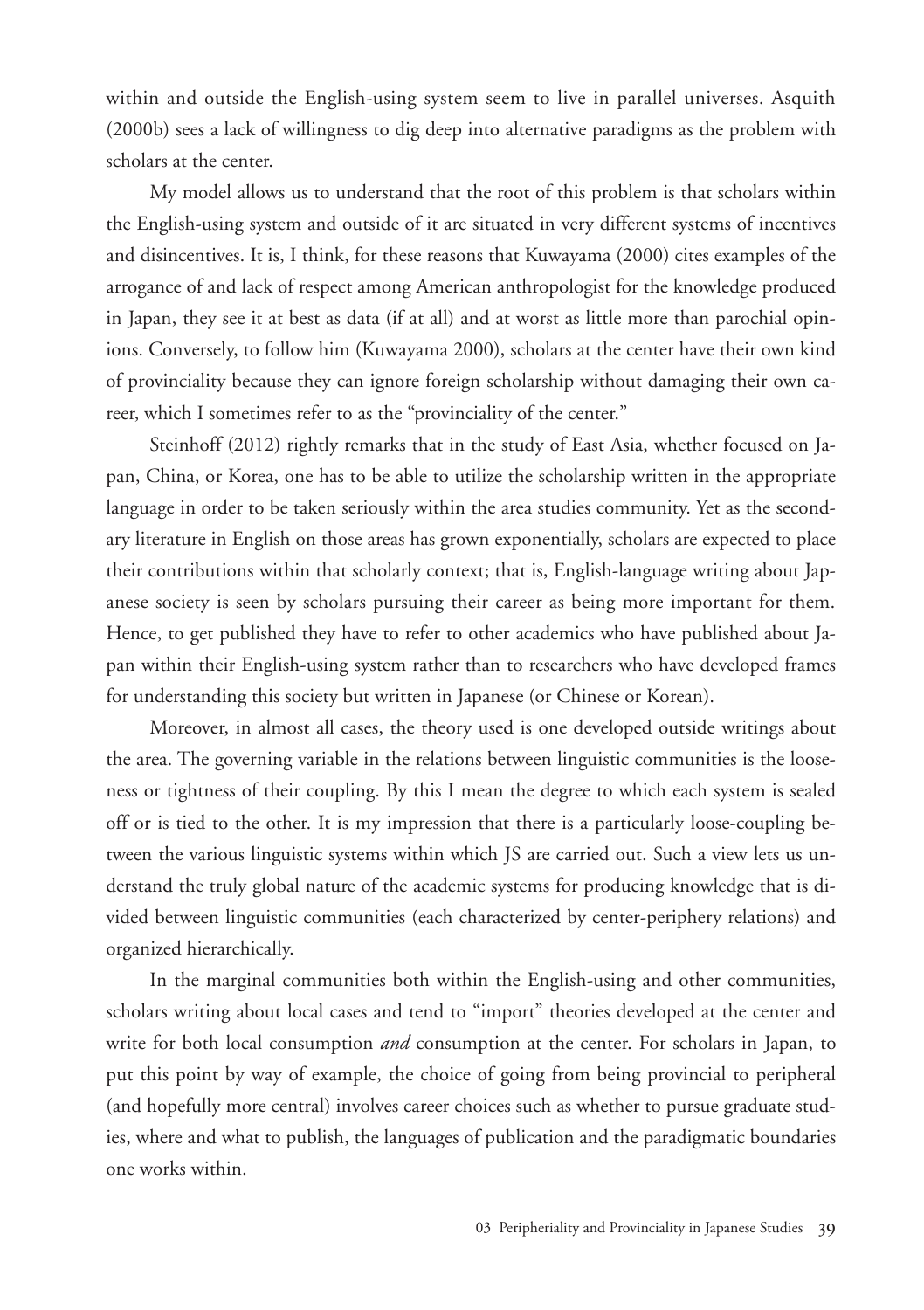We can now understand — to put this point by way of examples — that the study of Japan in Israel, Singapore, or Norway (all parts of the English-using system) is marked not so much by parochialism as by marginalization or peripherialization in terms of the world system of scholarship. The very exposure of local scholars there to work outside these countries prevents them from becoming parochial but is mediated by works published in the centers of the English-using system. On the other hand, the orientation to the center comes at the price of being disconnected from local, "parochial" knowledge.

#### **Conclusion: Towards Change?**

Various solutions have been offered to remedy this situation. For example, Van Bremen (2000) looked to a solution in bicultural scholars. Others have established various institutional solutions such as the Graduate Program in Global Studies at Sophia University and belongs to the English using system and is loosely coupled to the Japanese one. Another potential solution to the links between parallel — if hierarchically organized — systems is scholars who become transmigrants travelling between different linguistic academic communities characterized by their own ways of producing, disseminating, and consuming knowledge (Yuki Imoto personal communication).

Faure (2001), commenting about academics in Hong Kong, explains that they lead a schizophrenic existence since they are caught between the "international" (read English-using) system and the system of the Chinese-using world. Within the contours of this world, mediators are important since they translate — literally or figuratively — texts published in one system into the language of another. For the foreseeable future, however, younger scholars seen to achieve global acknowledgement have to play by the rules of the dominant English-using academic system.

\*Acknowledgements. For comments and questions on an earlier (much longer) draft, I would like to thank participants at the 2013 conference on "Engaging with Japanese Studies: Revisiting the Question of 'Why Japan Matters'", Oxford: Nissan Institute of Japanese Studies, 14–15 March, as well as Pamela Asquith, Yuki Imoto, Rotem Kowner, and Patricia Steinhoff.

### **References**

- Alatas, Syed Farid. 2005. Indigenization: Features and Problems. In *Asian Anthropology*, eds. Jan van Bremen, Eyal Ben-Ari, and Syed Farid Alatas, 227–44. London: Routledge.
- Asquith, Pamela. 2000a. Introduction: Cross-Disciplinary Perspectives on the Marginalization of Japanese Scholarship. *Ritsumeikan Journal of Asia Pacific Studies* 6: 1–6.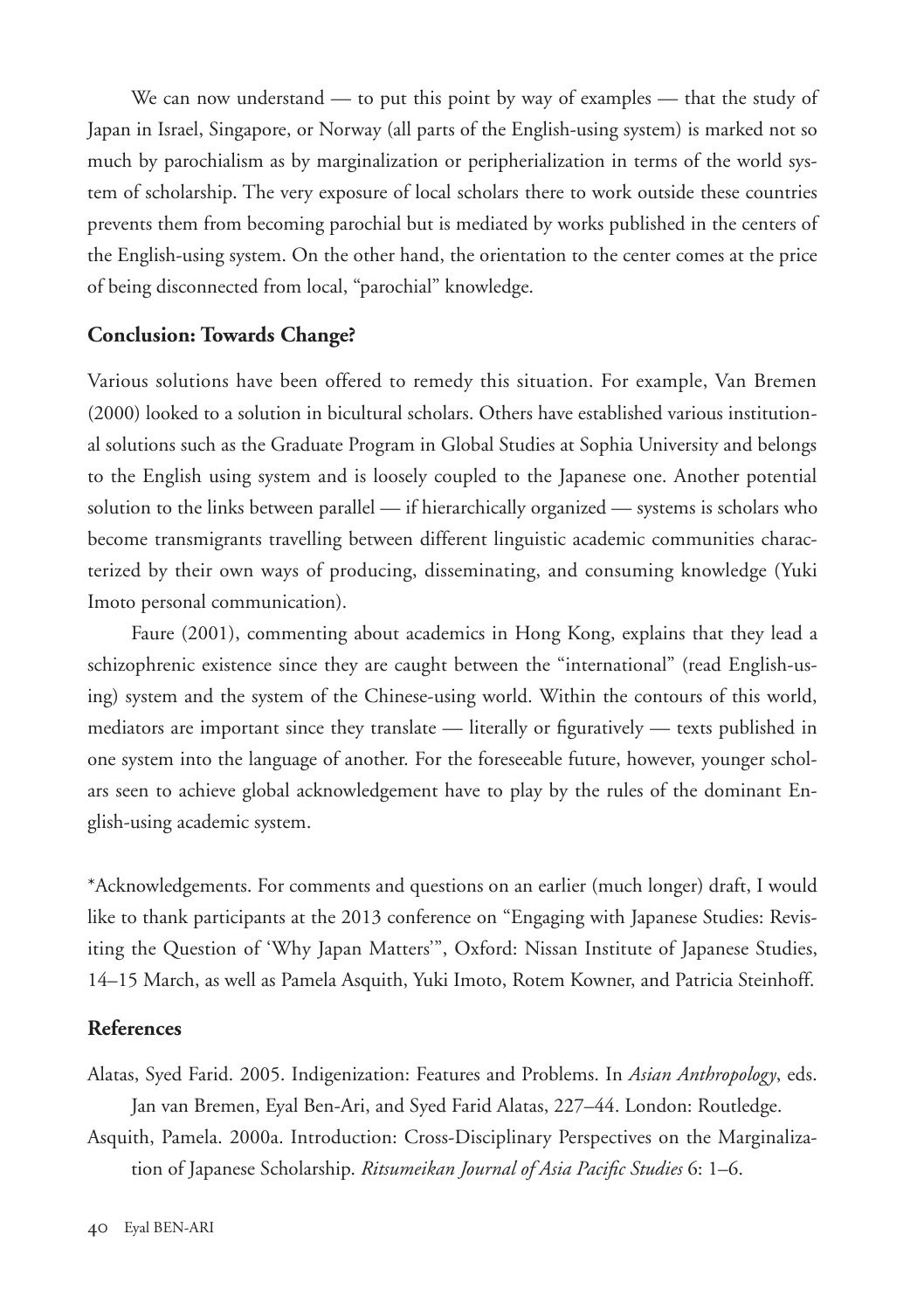———. 2000b. The Right to Differ, but How to be Understood? Challenges to Presenting and Critiquing Japanese Disciplinary Perspectives. *Ritsumeikan Journal of Asia Pacific Studies* 6: 50–57.

- Barshay, Andrew E. 1996. Toward a History of Social Sciences in Japan. *Positions* 4 (2): 217– 51.
- Ben-Ari, Eyal. 1998. Colonialism, Anthropology and the Politics of Professionalization: An Argumentative Afterword. In *Anthropology and Colonialism: The Japanese and Dutch Experience in East and South-East Asia*, eds. Jan van Bremen and Akitoshi Shimizu, 384– 411. Honolulu: University of Hawai'i Press and London: Curzon Press.
- ———. 2005. Asian Anthropologies and Anthropologies in Asia: An Introductory Essay. In *Asian Anthropology*, eds. Jan van Bremen, Eyal Ben-Ari, and Syed Farid Alatas, 3–40. London: Routledge.
- Bennet, John W., and Michio Naga 1953, The Japanese Critique of the Methodology of Benedict's *Chrysanthemum and the Sword, American Anthropologist* 55 (3): 404–11.
- Blagojevic, Marina, and Gad Yair. 2010. The Catch-22 Syndrome of Social Scientists in the Semi-Periphery: Exploratory Sociological Observations. *Sociologija* 52 (4): 337–58.
- Burgess, Chris. 2004. The Asian Studies 'Crisis': Putting Cultural Studies into Asian Studies and Asia into Cultural Studies. *International Journal of Asian Studies* 1: 121–36.
- Connell, Raewyn. 2007. *Southern Theory*. London: Polity.
- Eades, J. S. 2000. Why Don't They Write in English? Academic Modes of Production andAcademic Discourses in Japan and the West. *Ritsumeikan Journal of Asia Pacific Studies* 6: 58–77.
- Faure, David. 2001. Higher Education Reforms and Intellectual Schizophrenia in Hong Kong. *Ritsumeikan Journal of Asia Pacific Studies* 8: 80–5.
- Gerholm, Tomas, and Ulf Hannerz. 1982. Introduction: The Shaping of National Anthropologies. *Ethnos* 1 (2): 5–35.
- Goodman, Roger. 1998. A Short Sociology of the Japan Anthropology Workshop. *Minpaku Anthropology Newsletter* 7: 1–4.
- Hall, Peter A., and Sidney Tarrow. 1998. "Globalization and Area Studies: When Is Too Broad Too Narrow?" *Chronicle of Higher Education*, January 23.
- Hamaguchi, Esyun. 1985. A Contextual Model of the Japanese: Toward a Methodological Innovation in Japan Studies. *Journal of Japanese Studies* 11 (2): 289–321.
- Hamel, Rainer Enrique. 2007. The Dominance of English in the International Scientific Periodicals Literature and the Future of Language Use in Science. *AILA Review* 20: 53–71.
- Haney, David Paul. 2008. *The Americanization of Social Science*. Philadelphia: Temple Uni-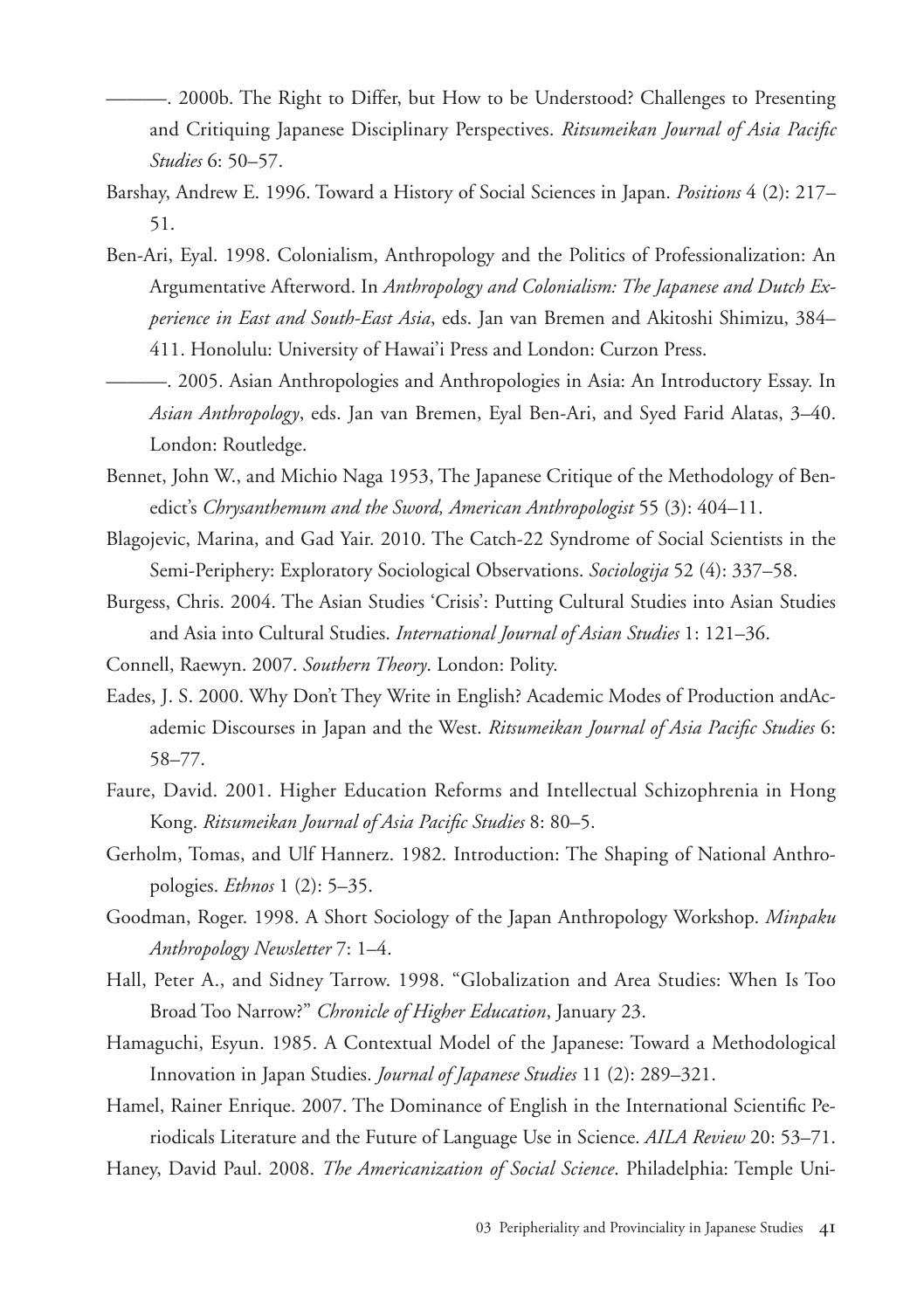versity Press.

- Jayasuriya, Kanishka. 2012. A Teachable Moment: 'Explaining' Asia in the Asian Century. *Global Asia* 7 (2).
- Kent, Pauline. 1999. Japanese Perceptions of the *Chrysanthemum and the Sword*. *Dialectical Anthropology* 24: 181–92.
- Kuwayama, Takami. 2000. 'Native' Anthropologists: With Special Reference to Japanese Studies Inside and Outside of Japan. *Ritsumeikan Journal of Asia Pacific Studies* 6: 7–33. ———. 2004. *Native Anthropology: The Japanese Challenge to Western Academic Hegemony*. Melbourne: Trans Pacific Press.
- Ludden, David. 1997. "The Territoriality of Knowledge and the History of Area Studies." http://www.sas.upenn.edu/~dludden/areast1.htm.
- Mathews, Gordon. 2004. On the Tension between Japanese and American Anthropological Depictions of Japan. In *The Making of Anthropology in East and Southeast Asia,* eds. Shinji Yamashita, Joseph Bosco, and J. S. Eades, 114–35. Oxford: Berghahn.

Miller, Daniel. 2005. Can't Publish and be Damned. *Anthropology Matters Journal* 7 (2): 1–8.

- Morris-Suzuki, Tessa. 2000. Anti-Area Studies. *Communal / Plural 8* (1): 9–23.
- Poole, Gregory. 2010. *The Japanese Professor: An Ethnography of a University Faculty*. Rotterdam: Sense Publishers.
- Ryang, Sonia. 2004a. "Chrysanthemum's Strange Life: Ruth Benedict in Postwar Japan." Oakland: Japan Policy Research Institute. Occasional Paper 32.

———. 2004b. *Japan and National Anthropology: A Critique*. London: Routledge.

- Schott, Thomas. 1998. Ties between Center and Periphery in the Scientific World-System: Accumulation of Rewards, Dominance and Self-Reliance in the Center. *Journal of World-Systems Research* 4: 112–144.
- Steinhooff, Patricia. 2013. "Debunking the Myth: Japanese Studies is Actually Alive and Well in the United States." Paper Presented at a conference on "Engaging with Japanese Studies: Revisiting the Question of 'Why Japan Matters'." Oxford: Nissan Institute of Japanese Studies. March 14–15.
- Steinhoff, Patricia G. 2012. "Cross-Purposes or Complementarity? Changing Relationships between Area Studies and the Disciplines. In *Relevant/Obsolete? Rethinking Area Studies in the U.S. Academy.International Institute Series*, ed. Will Glover, vol. 1. Ann Arbor: University of Michigan International Institute.
- Sugimoto, Yoshio. 2013. "Changing Models of Japanese Studies: Reflections on Future Directions." Paper Presented at a conference on "Engaging with Japanese Studies: Revisiting the Question of 'Why Japan Matters'." Oxford: Nissan Institute of Japanese Studies.